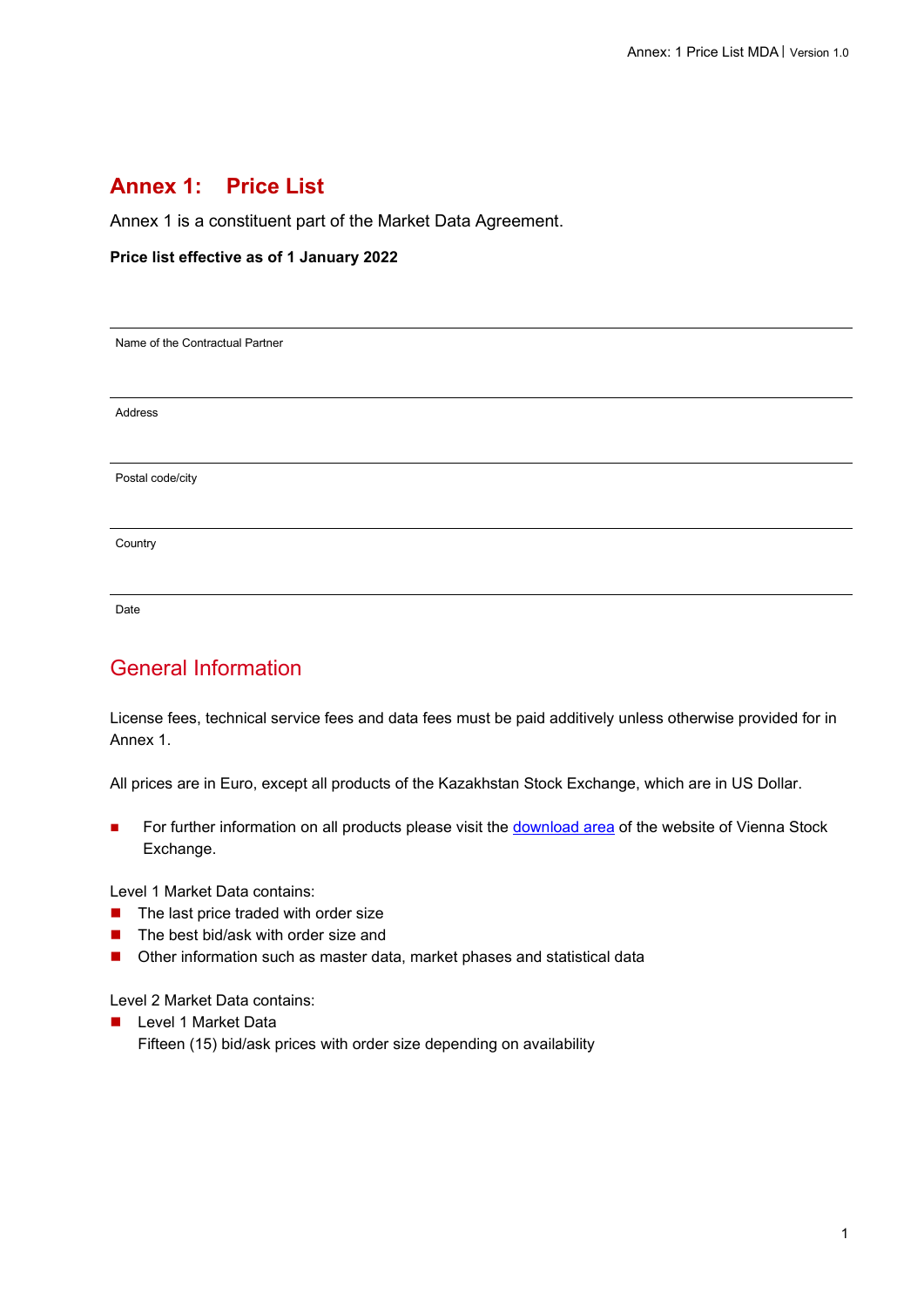Level 2 Low Latency Market Data contains:

- Market depth fifteen (15) depending on availability for the stock exchanges of Vienna, Prague, Ljubljana and Zagreb
- No index data can be subscribed to via the Low Latency Data Feed
- The following stock exchanges are subject to MiFID II: Vienna, Energy Exchange Austria, Ljubljana, Prague and Zagreb
- The following stock exchanges are not subject to MiFID II: Albania, Banja Luka, Belgrade, Kazakhstan, and Macedonia

## License Fees

- All license fees are understood to be exclusive of value added tax
- License fees are collected from Vendors and also Subvendors
- $\blacksquare$  License fees are due on a monthly basis per product
- The license fees for Real-time Market Data also contain Delayed and End-of-Day Market Data
- The license fees for Delayed Market Data also contain End-of-Day Market Data
- The license fees for Level 2 Market Data also contain Level 1 Market Data
- The license fees for standard products also contain the license fees for MiFID II Disaggregated Products

Upon request of the Contractual Partner, WBAG may waive the license fees for End-of-Day Market Data for publication in printed media (newspapers). WBAG decides waiver requests on a case-by-case basis giving its approval in writing. WBAG reserves the right to rescind approval for any such fee waiver upon reasonable notice to the Contractual Partner.

### **Standard Products Securities Exchange**

EUR / Month

#### Indices

|            | real time          | delayed                                | end of day |
|------------|--------------------|----------------------------------------|------------|
| Vienna     | 690                | 345                                    | 207        |
| Banja Luka | 60                 | 45                                     | 25         |
| Belgrade   | 60                 | 45                                     | 25         |
| Ljubljana  | 30<br>$\mathbf{L}$ | 20                                     | 10         |
| Macedonia  | 60                 | 45                                     | 25         |
| Prague     | 33                 | 22                                     | 11         |
| Zagreb     | 60                 | product incl. into cash market product |            |
|            |                    |                                        |            |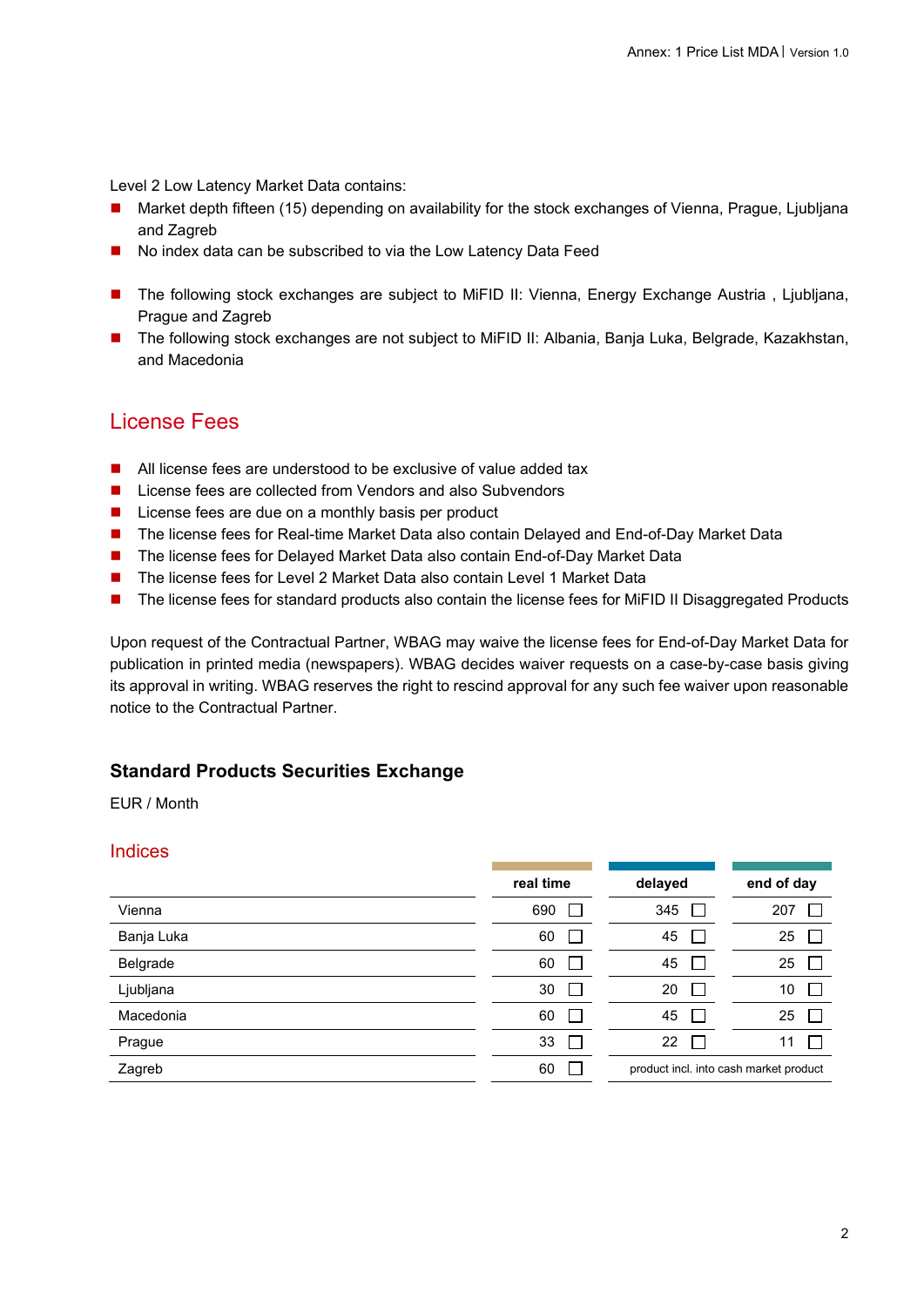### Cash Market

|                                                                    | real time      | delayed       | end of day   |
|--------------------------------------------------------------------|----------------|---------------|--------------|
| Vienna – Global Market                                             | foc $\Box$     | foc $\Box$    | foc $\Box$   |
| Albanian Level 1 - bonds only                                      | 250 $\Box$     | 100 $\Box$    | 50 $\Box$    |
| Banja Luka Level 1                                                 | $300$ $\Box$   | 200 $\square$ | 100 $\Box$   |
| Banja Luka Level 2                                                 | 500 $\Box$     |               |              |
| Belgrade Level 1                                                   | $300$ $\Box$   | 200 $\square$ | 100 $\Box$   |
| Belgrade Level 2                                                   | 500 $\Box$     |               |              |
| Kazakhstan - all markets (fees in US-Dollar)                       | $1,500$ $\Box$ | 500 $\Box$    | 400 $\Box$   |
| Ljubljana Level 1                                                  | 550 $\Box$     | 250 $\square$ | $125$ $\Box$ |
| Ljubljana Level 2                                                  | 900 $\Box$     |               |              |
| Ljubljana Level 1 for Ljubljana Stock Exchange Member <sup>1</sup> | $300$ $\Box$   | 250           | 125 $\Box$   |
| Ljubljana Level 2 for Ljubljana Member <sup>1</sup>                | $600$ $\Box$   |               |              |
| Macedonia Level 1                                                  | $300$ $\Box$   | 150 $\Box$    | 100 $\Box$   |
| Macedonia Level 2                                                  | 500 $\Box$     |               |              |
| Zagreb Level 1                                                     | $1,000$ $\Box$ | $300$ $\Box$  | $50\Box$     |
| Zagreb Level 2                                                     | 1,500 $\Box$   |               |              |

1) A Ljubljana Stock Exchange member Vendor is an exchange member who is a trading member on the markets Ljubljana Stock Exchange operates as an exchange operating company

## Cash Market and Structured Products

|                                                                           | real time      | delayed   | end of day    |
|---------------------------------------------------------------------------|----------------|-----------|---------------|
| Vienna Level 1                                                            | $2,090$ $\Box$ | $880\Box$ | 550 $\square$ |
| Vienna Level 2                                                            | $2,970$ $\Box$ |           |               |
| Vienna Level 2 for Vienna Stock Exchange Member<br>$V$ endor <sup>1</sup> | 946 $\Box$     |           |               |
| Prague Level 1                                                            | $660\Box$      | $330\Box$ | 220 $\Box$    |
| Prague Level 2                                                            | $935$ $\Box$   |           |               |
| Prague Level 1 for local vendors <sup>2</sup>                             | 440 ∏          | $330\Box$ | 220 $\Box$    |
| Prague Level 2 for local vendors <sup>2</sup>                             | $660$ $\Box$   |           |               |

1) A Vienna Stock Exchange member Vendor is an exchange member who is a trading member on the markets Vienna Stock Exchange operates as an exchange operating company

2) A Prague Stock Exchange local Vendor is a Vendor whose domicile is in the Czech Republic. This does not apply to companies that are part of a company group whose domicile is not in the Czech Republic.

## APA / OTC Data

|                   | real time | delayed | end of day       |
|-------------------|-----------|---------|------------------|
| APA Data Vienna   | 500       | 275 F   | 175 <sub>1</sub> |
| OTC Data Belgrade |           |         | 50 <sub>1</sub>  |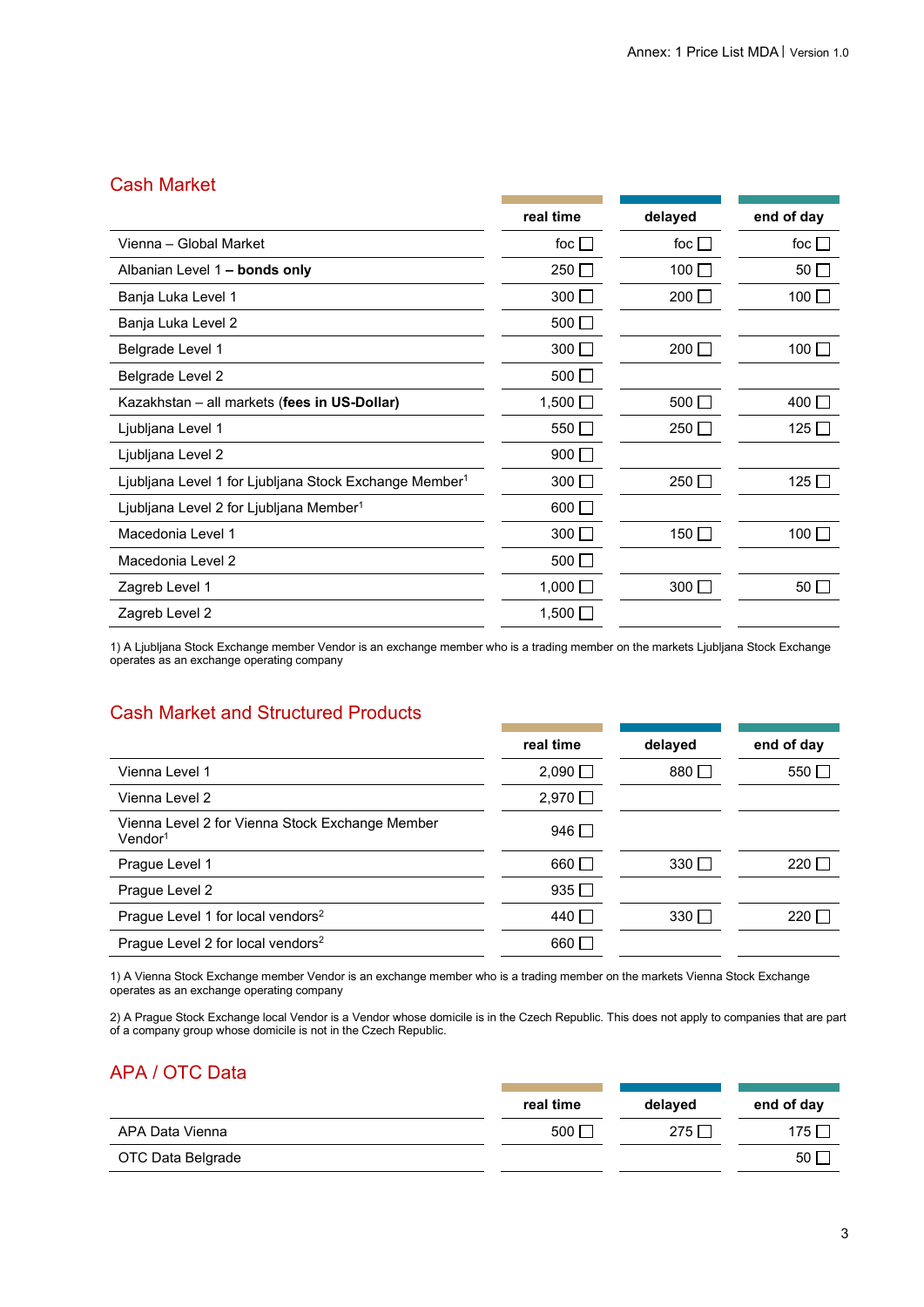### File Products

EUR / Month

#### **Indices**

|                              | File |
|------------------------------|------|
| Index baskets - Internal Use | 575  |
| Index baskets - Revending    | 862  |

### Cash Market

|                                    | File         |
|------------------------------------|--------------|
| Vienna Cash Market Tick-by-Tick    | 1.320 $\Box$ |
| Ljubljana Cash Market Tick-by-Tick | 600 I        |
| Prague Cash Market Tick-by-Tick    | 600 <b>F</b> |
| Zagreb Cash Market Tick-by-Tick    | 600 l        |

### Xetra Reference Data

|                                                                                                                                                       | File         |
|-------------------------------------------------------------------------------------------------------------------------------------------------------|--------------|
| Vienna Xetra Reference Data files csy und xml files                                                                                                   | $690\Box$    |
| Vienna Xetra Reference Data files Vienna Stock Exchange Member csv and xml files                                                                      | 460 $\Box$   |
| Vienna Xetra Reference Data files csy files                                                                                                           | $230\Box$    |
| Vienna Order-to-Trade Ratio file for Vienna Stock Exchange members <sup>1</sup><br>Only available as add-on together with Vienna Xetra reference data | foc I        |
| Ljubljana Xetra Reference Data files                                                                                                                  | 150 $\Box$   |
| Ljubljana Xetra Reference Data files for Ljubljana Stock Exchange Member <sup>1</sup>                                                                 | $100$ $\Box$ |
| Praque Xetra Reference Data files                                                                                                                     | $300\Box$    |
| Prague Xetra Reference Data files for Prague Stock Exchange Member <sup>1</sup>                                                                       | $200\Box$    |
| Zagreb Xetra Reference Data files                                                                                                                     | 150 L        |
| Zagreb Xetra Reference Data files for Zagreb Stock Exchange Member <sup>1</sup>                                                                       | 100          |

1) A Vienna/Ljubljana/Prague/Zagreb Stock Exchange member Vendor is an exchange member who is a trading member on the markets these Stock Exchanges operate as an exchange operating company

## **High Precision Timestamp Data**

|                                                                                  | File    |
|----------------------------------------------------------------------------------|---------|
| High Precision Timestamp File (available only for Vienna Stock Exchange members) | $1.500$ |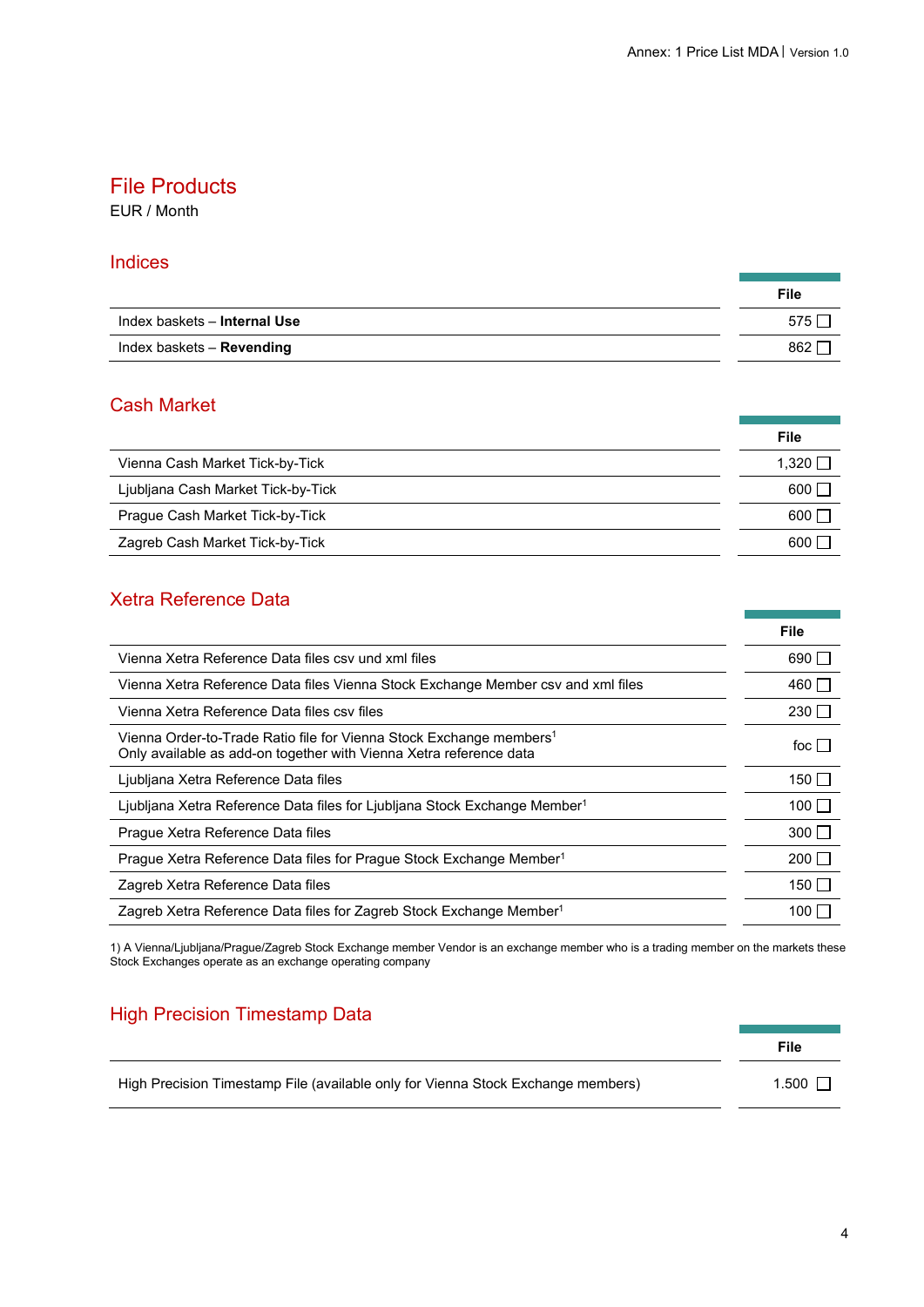and the company of the company

m.

## Corporate Actions

| $\sim$                                                                                                     |           |              |
|------------------------------------------------------------------------------------------------------------|-----------|--------------|
|                                                                                                            | real time | end of day   |
| Corporate Actions (Exchanges Vienna, Prague, Ljubljana, Banja Luka,<br>Belgrade, Macedonia) - Internal Use |           | $330$ $\Box$ |
| Corporate Actions (Exchanges Vienna, Prague, Ljubljana, Banja Luka,<br>Belgrade, Macedonia) - Revending    |           | 800 $\Box$   |

## Information on Issuers

|                                | real time | end of day |
|--------------------------------|-----------|------------|
| Prague Information on Issuers  | 220 l     | 150        |
| Prague Stock Exchange Bulletin |           | 40         |

### Historic Data

|                                                                                             | File         |
|---------------------------------------------------------------------------------------------|--------------|
| Historic Data of the Vienna Stock Exchange and all partner Stock Exchanges excl. Kazakhstan | per request  |
| Kazakhstan fees in US-Dollar:                                                               |              |
| 1 month                                                                                     | 400 $\Box$   |
| $2 - 3$ months                                                                              | $600\Box$    |
| $4 - 6$ months                                                                              | 800 $\Box$   |
| $7 - 9$ months                                                                              | 1,000 $\Box$ |
| $10 - 12$ months                                                                            | 1,250 $\Box$ |
| 1 year – per year                                                                           | 1,250        |
|                                                                                             |              |

| <b>Investment Fund Data</b>                                                                           |      |
|-------------------------------------------------------------------------------------------------------|------|
|                                                                                                       | File |
| Investment fund data from Oesterreichischen Kontrollbank (OeKB)<br>Direct contract with OeKB required |      |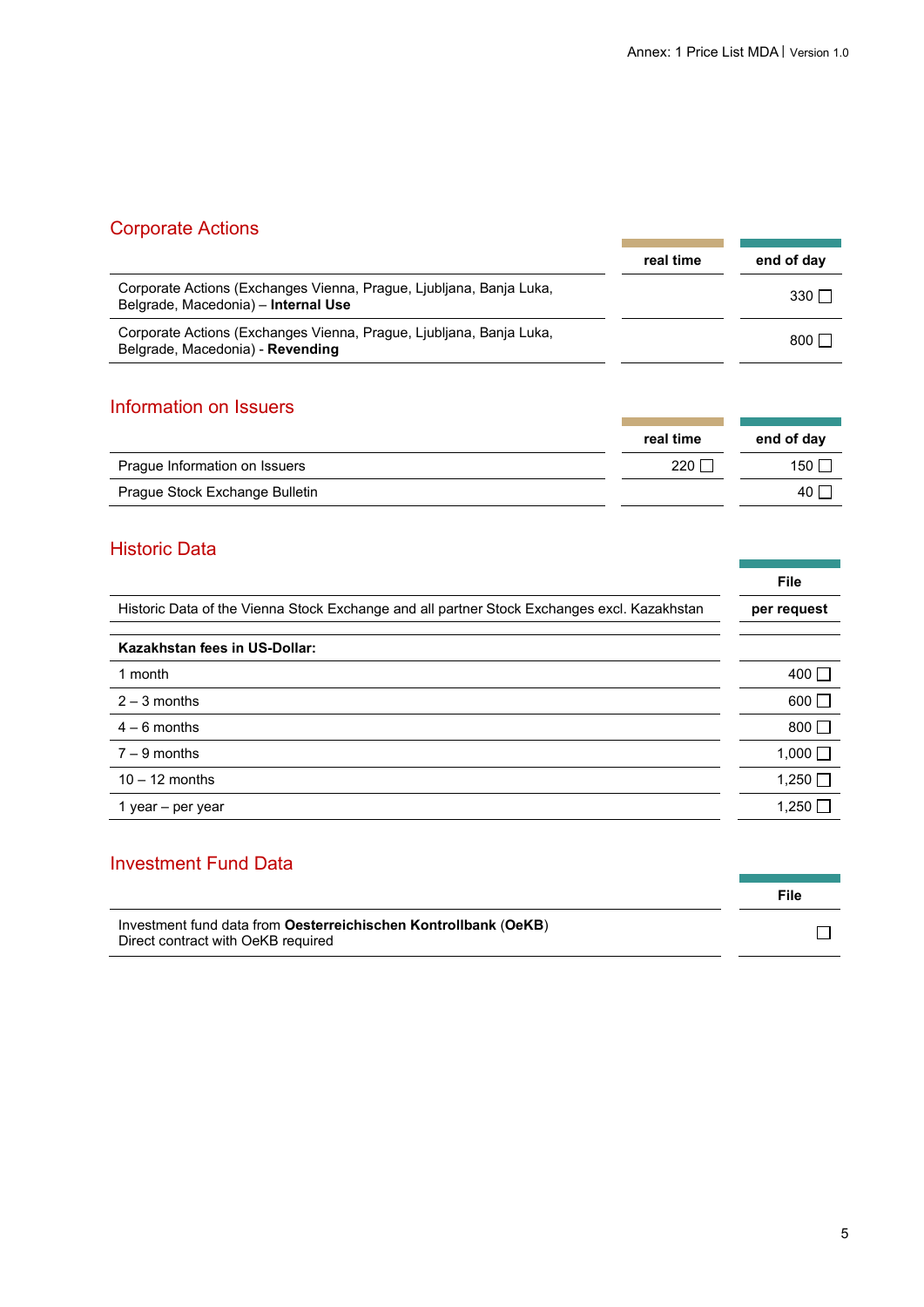r. ÷.

# Energy Exchange

EUR / Month

# Energy Exchange Austria

|                                                                   | real time            | end of day       |
|-------------------------------------------------------------------|----------------------|------------------|
| EXAA 10:15 Auction inclusive EXAA Green Energy: price and volumes | 550                  | 250 l            |
| EXAA 12:00 MC Auction: price and volumes                          | $250$ $\overline{ }$ | 150 I            |
| EXAA all auctions: complete package                               | 750 l                | 350 <sub>1</sub> |

Energy Exchange Austria members receive a 50% discount on all prices.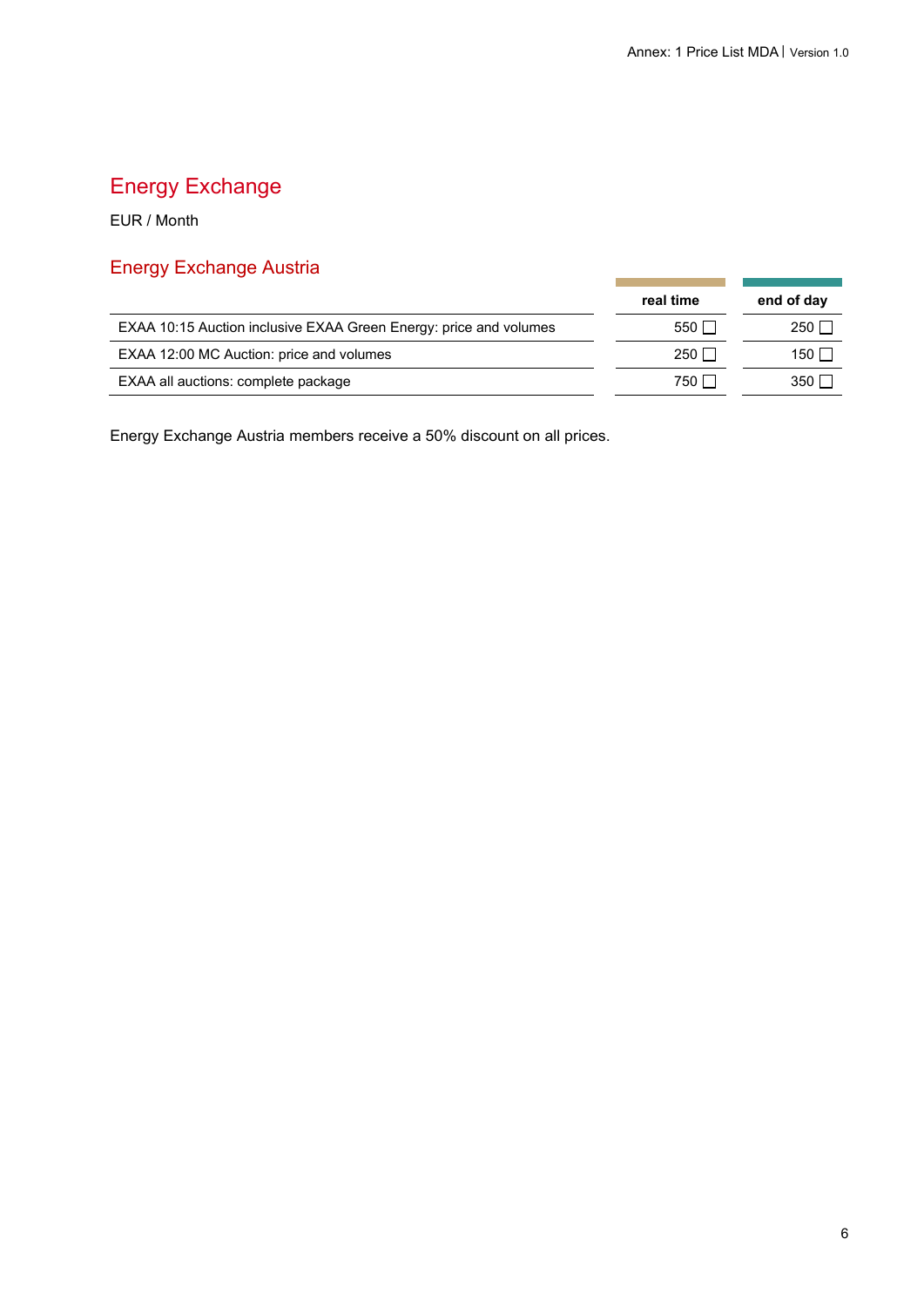## Data Fees Enduser

- All data fees stated are exclusive of value added tax
- No data fees are collected for Delayed and End-of-Day Market Data
- The data fees for Level 2 Market Data also contain Level 1 Market Data
- Last Trade Market Data contains the last traded price with order size
- Unit of Count User-ID and Unit of Count Net-User-ID are treated equally in case of the billing for Non-Professional End Users

WBAG may waive the data fees for the subscription of Real-time Market Data by schools and universities upon request of the Contractual Partner. WBAG decides waiver requests on a case-by-case basis giving its approval in writing. WBAG reserves the right to rescind approval for any such fee waiver upon reasonable notice to the Contractual Partner.

As stipulated in the Reporting Requirements, the Unit of Count "Net User ID" applies only if there is a Market Data Agreement with WBAG and with the prior approval of WBAG. It applies exclusively for Internal Use and is applicable to all Market Data products pursuant to Annex 1 and all stock exchanges named in Annex 1 that are subject to MiFID II. The simultaneous Reporting of Internal Use per User ID is ruled out.

As a rule, the data fees for End Users apply unless the End User is a Non-professional End User as defined in the Agreement (see Clause 4.12 et seq). In this case, the data fees for Non-professional End Users mentioned in this Clause apply.

### **Standard Products**

EUR / Month / Enduser

#### Indices

|            | Professional   | Non-Professional |               |
|------------|----------------|------------------|---------------|
|            | User-ID        | Net-User-ID      |               |
| Vienna     | $13$ $\Box$    | 15 $\Box$        | 1             |
| Banja Luka | foc $\square$  | foc $\square$    | foc $\square$ |
| Belgrade   | foc $\square$  | foc $\Box$       | foc $\square$ |
| Ljubljana  | 5 <sub>1</sub> | $6\Box$          | foc $\square$ |
| Macedonia  | foc $\square$  | foc $\square$    | foc $\square$ |
| Prague     | $5,50$ $\Box$  | $6,50$ $\Box$    | foc $\square$ |
| Zagreb     | foc $\Box$     | foc $\Box$       | foc $\Box$    |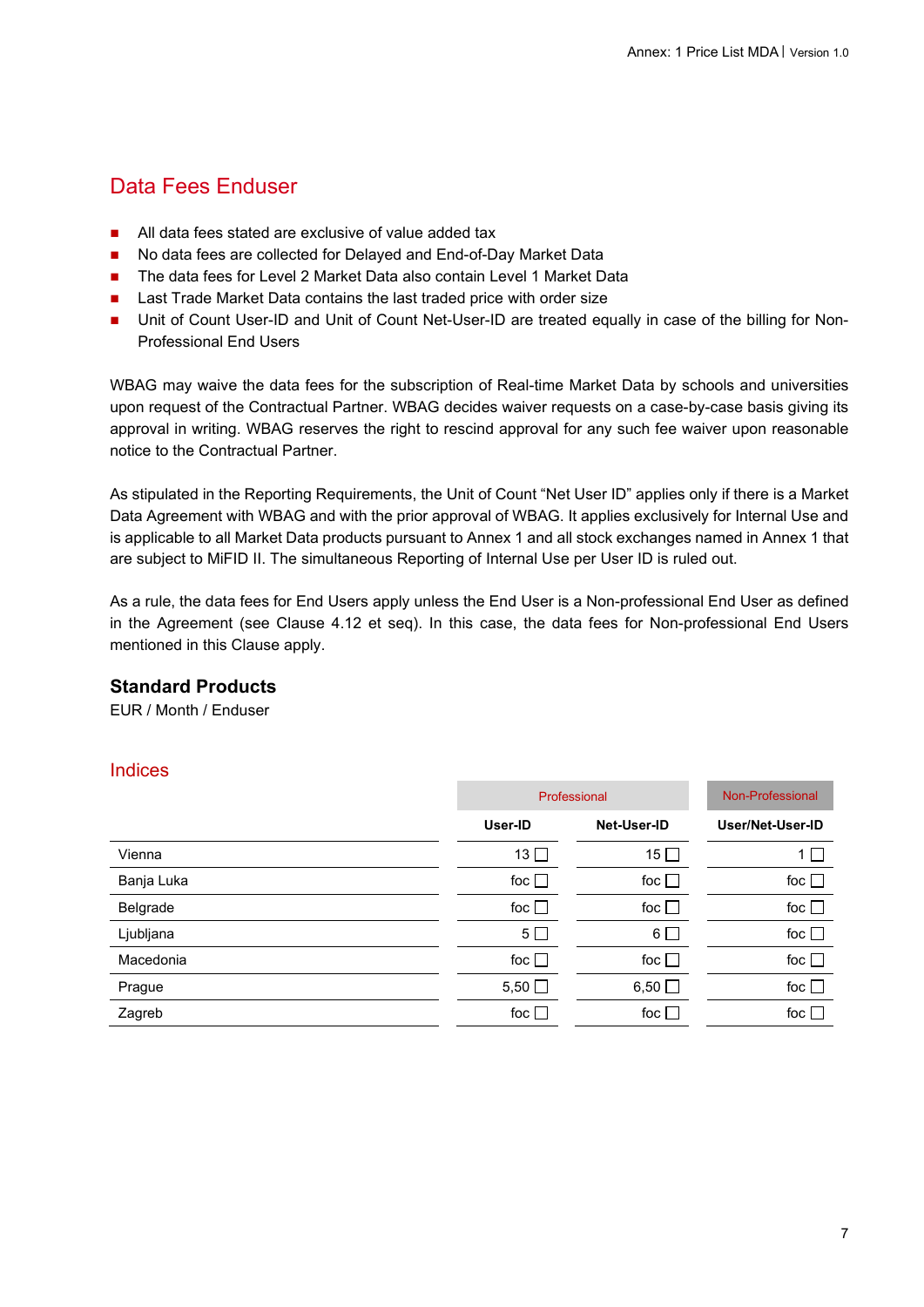## Cash Market

| odən ividinci                                |                 |               |                  |
|----------------------------------------------|-----------------|---------------|------------------|
|                                              |                 | Professional  |                  |
|                                              | User-ID         | Net-User-ID   | User/Net-User-ID |
| Vienna Level 1                               | $36.50$ $\Box$  | 41.50 □       |                  |
| Vienna Level 2                               | 46 □            | 52 $\square$  |                  |
| Vienna Global Market                         | foc $\square$   | foc $\square$ | foc $\square$    |
| Albanian Level 1 - bonds only                | $5\square$      |               | 1                |
| Banja Luka Level 1                           | $6\Box$         |               | $1\Box$          |
| Banja Luka Level 2                           | $12\Box$        |               | $2\square$       |
| Belgrade Level 1                             | $10\Box$        |               | $1\Box$          |
| Belgrade Level 2                             | $20$ $\Box$     |               | $2\square$       |
| Kazakhstan - all markets (fees in US-Dollar) | 65 □            |               |                  |
| Ljubljana Level 1                            | 12 $\square$    | 14 $\Box$     | $1\Box$          |
| Ljubljana Level 2                            | $22\square$     | 24 $\Box$     | $2\square$       |
| Macedonia Level 1                            | $5\square$      |               | $1\Box$          |
| Macedonia Level 2                            | $10\Box$        |               | $2\square$       |
| Zagreb Level 1                               | $5\Box$         | $6\Box$       | $1\Box$          |
| Zagreb Level 2                               | 10 <sup>1</sup> | 11 $\Box$     | $2\square$       |
|                                              |                 |               |                  |

## Cash Market and Structured Products

| Cash Market and Structured Froudcts |                |                  |                  |
|-------------------------------------|----------------|------------------|------------------|
|                                     | Professional   | Non-Professional |                  |
|                                     | User-ID        | Net-User-ID      | User/Net-User-ID |
| Vienna Level 1                      | $39,50$ $\Box$ | 46,50 $\Box$     | $2\Box$          |
| Vienna Level 2                      | $49$ $\Box$    | 58               | $3\Box$          |
| Prague Level 1                      | 15.50 □        | 17.50 □          | $2.50\Box$       |
| Prague Level 2                      | $25.50$ $\Box$ | 27.50            | $5\Box$          |
| Prague Snapshot Level 1             |                |                  | $0.05$ $\Box$    |

## Cash Market Last Trade

|           | Professional   |               |  |
|-----------|----------------|---------------|--|
|           | User-ID        | Net-User-ID   |  |
| Vienna    | 16 $\Box$      | $18\Box$      |  |
| Ljubljana | $7\Box$        | $8\Box$       |  |
| Prague    | $7.50$ $\Box$  | $8.50$ $\Box$ |  |
| Zagreb    | 3 <sup>2</sup> | 4             |  |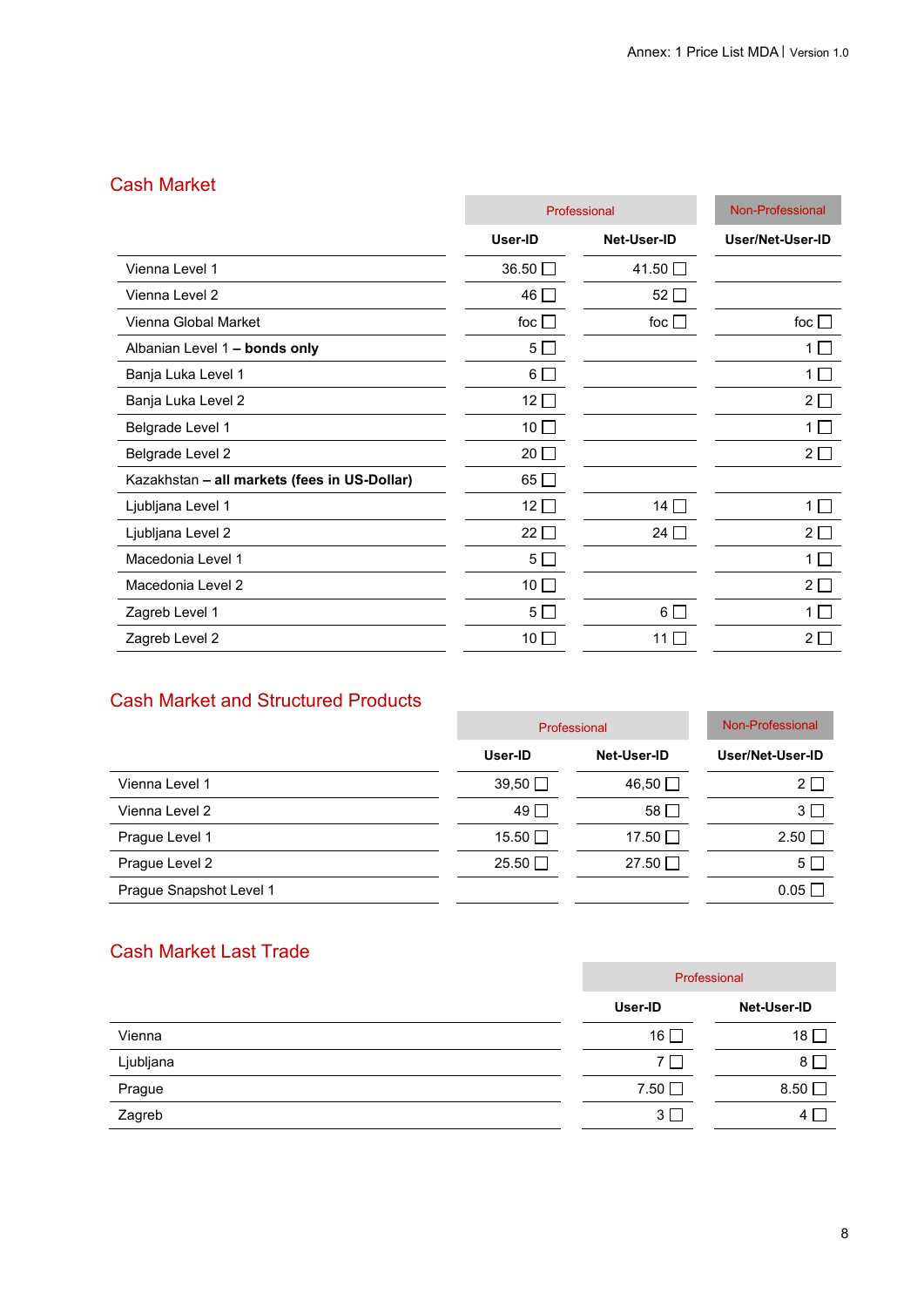## APA Data

| 1 11 1 1 Duw           |          |              |                  |  |
|------------------------|----------|--------------|------------------|--|
|                        |          | Professional |                  |  |
|                        | User-ID  | Net-User-ID  | User/Net-User-ID |  |
| APA Data Vienna        | $15\Box$ | 17 $\Box$    | foc $\Box$       |  |
| Information on Issuers |          |              |                  |  |
|                        |          | Professional | Non-Professional |  |

|                               | User-ID | Net-User-ID | User/Net-User-ID |
|-------------------------------|---------|-------------|------------------|
| Prague Information on Issuers |         |             | 3.50             |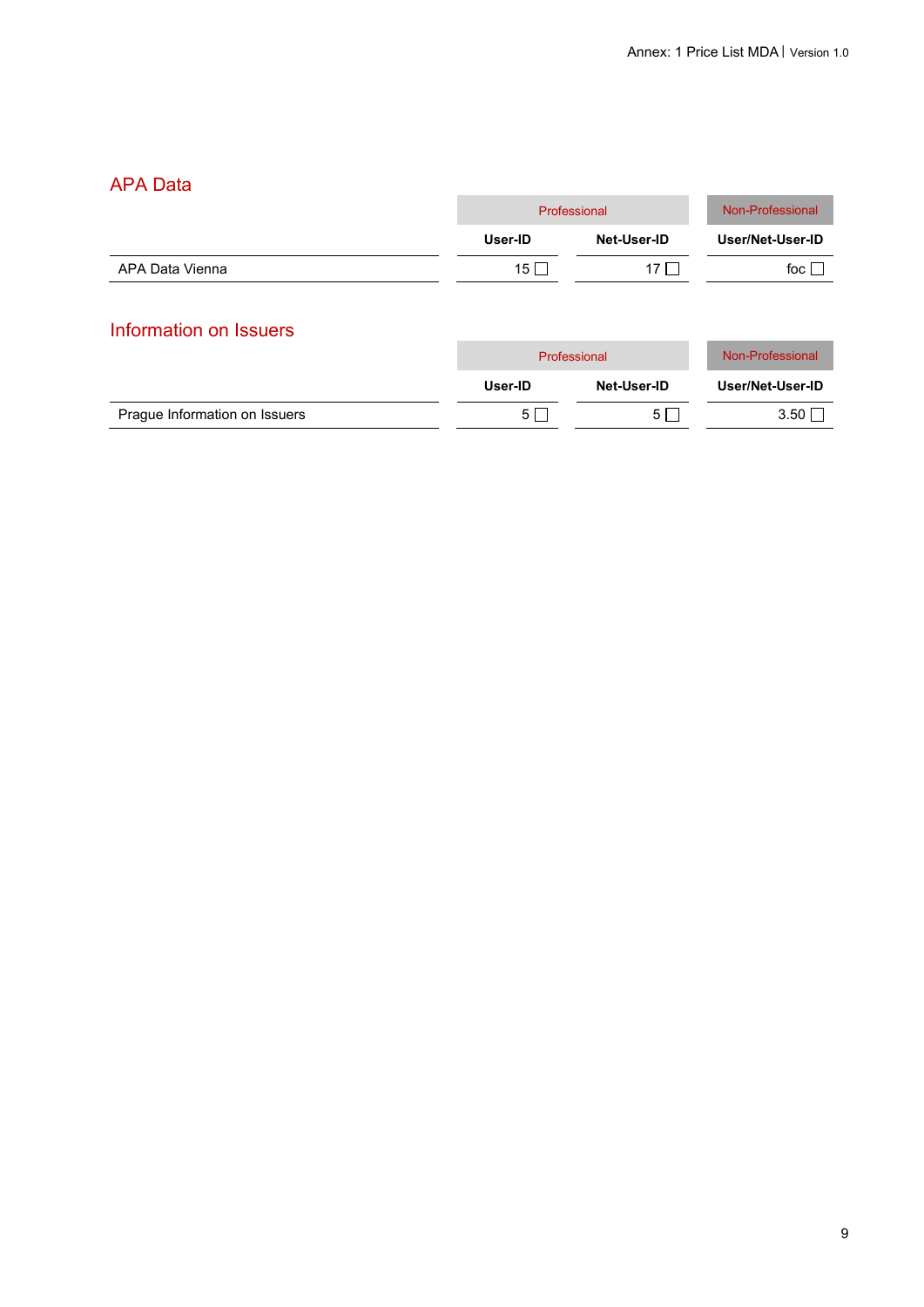## Technical Service Fees

- All data fees stated are exclusive of value added tax
- Technical Service fees apply to clients directly connected to the ADH and rapidADH as well as indirectly connected Data Feed clients that need technical support

### Vienna Data Feed – Alliance Data Highway (ADH)

- Market by price netted for equities, bonds, exchange-traded funds and for structured financial products of the Vienna Stock Exchange; and equities, bonds, exchange-listed funds and structured financial products of the exchanges of Albania. Banja Luka. Belgrade, Ljubljana, Macedonia, Prague and Zagreb
- $\blacksquare$  Index data of all stock exchanges
- **Level 1 and Level 2 (market depth 15)**

ADH via TIP Protocol via data lines **or** VPN Connection ADH VIA TIP Protocol via data lines **or** VPN Connection<br>
Incl. 2 SFTP accesses 1,320  $\Box$ 

### Vienna Data Feed – rapidADH Low Latency Feed

- market by price unnetted for equities, bonds, exchange-traded funds and structured financial products of the exchanges of Vienna, Liubliana, Prague and Zagreb
- **Market depth 15**
- $\blacksquare$  Index data is not included
- $\blacksquare$  Fees apply per data line

|                                 | per data line |
|---------------------------------|---------------|
| rapid ADH incl. 2 SFTP accesses | .320          |

### SFTP Access for File Products

|                                  | File  |
|----------------------------------|-------|
| SFTP access inclusive 2 accesses | 165 l |
| Every additional SFTP access     | 165 l |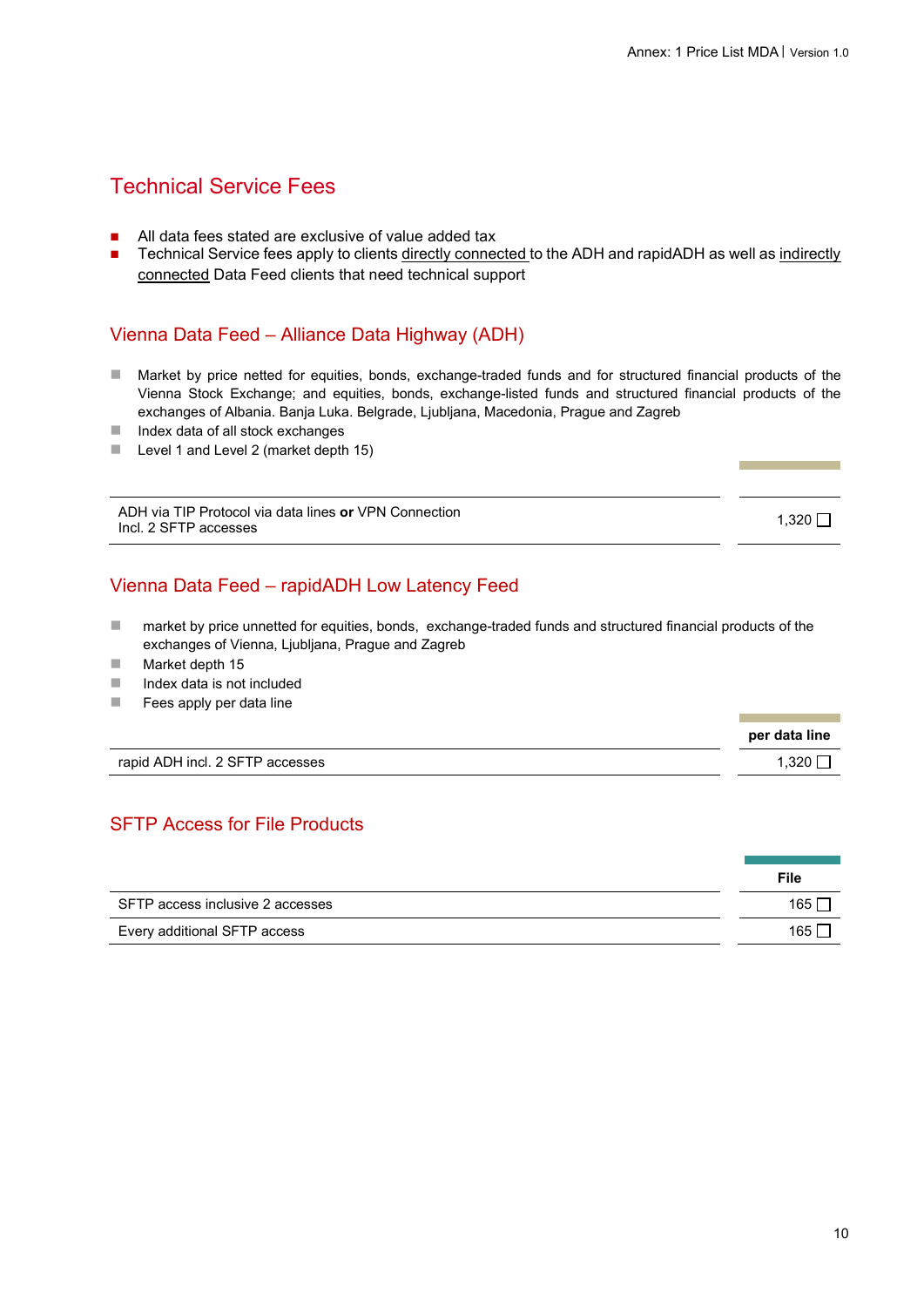## MiFID II Disaggregated Products

### License Fees

EUR / Month

### Cash Market and Structured Products

|                                                                                   | real time    | delayed      | end of day   |
|-----------------------------------------------------------------------------------|--------------|--------------|--------------|
| Vienna Level 1 Pre-Trade                                                          | 1,309 $\Box$ | 555 $\Box$   | $346$ $\Box$ |
| Vienna Level 2 Pre-Trade                                                          | 1,837 $\Box$ |              |              |
| Vienna Post-Trade                                                                 | 891 $\Box$   | 379 $\Box$   | $236\Box$    |
| Vienna Level 2 Pre-Trade for Vienna Stock Exchange<br>Member Vendors <sup>1</sup> | $596\Box$    |              |              |
| Vienna Post-Trade for Vienna Stock Exchange Member<br>$V$ endor <sup>1</sup>      | 332 $\Box$   | $379$ $\Box$ | 236 $\Box$   |
| Prague Level 1 Pre-Trade                                                          | 424   1      | $215\Box$    | $143 \Box$   |
| Prague Level 2 Pre-Trade                                                          | 589 N        |              |              |
| Prague Post-Trade                                                                 | 292 $\Box$   | 149 $\Box$   | $99\Box$     |
| Prague Level 1 Pre-Trade for local vendors <sup>2</sup>                           | $280$ $\Box$ | 215 $\Box$   | 143 $\Box$   |
| Prague Level 2 Pre-Trade for local vendors <sup>2</sup>                           | $413\Box$    |              |              |
| Prague Pre-Trade local vendors <sup>2</sup>                                       | 193 ∏        | 149 ∏        | $99\Box$     |
|                                                                                   |              |              |              |

1) A Vienna Stock Exchange member vendor is an exchange member who is a trading member on the markets the Prague Stock Exchange operates as an exchange operating company.

2) A Prague Stock Exchange local vendor is a Vendor whose domicile is in the Czech Republic. This does not apply to companies that are part of a company group whose domicile is not in the Czech Republic.

### Cash Market

|                                                                                    | real time    | delayed      | end of day          |
|------------------------------------------------------------------------------------|--------------|--------------|---------------------|
| Vienna Global Market                                                               | foc $\Box$   | foc $ $ $ $  | foc $\vert \ \vert$ |
| Ljubljana Level 1 Pre-Trade                                                        | $355$ $\Box$ | $165$ $\Box$ | $85\Box$            |
| Ljubljana Level 2 Pre-Trade                                                        | 565 $\Box$   |              |                     |
| Ljubljana Post-Trade                                                               | 245 $\Box$   | 115 $\Box$   | 60 I I              |
| Ljubljana Level 1 Pre-Trade for Ljubljana Stock Exchange<br>$M$ ember <sup>1</sup> | 195 ∏        | $90\Box$     | $85\Box$            |
| Ljubljana Level 2 Pre-Trade for Ljubljana Stock Exchange<br>$M$ ember <sup>1</sup> | $375\Box$    |              |                     |
| Ljubljana Post-Trade for Ljubljana Stock Exchange<br>$M$ embers <sup>1</sup>       | 135 ∏        | $65\Box$     | $60\Box$            |
| Zagreb Level 1 Pre-Trade                                                           | $625\Box$    | 195 $\Box$   | 40 $\Box$           |
| Zagreb Level 2 Pre-Trade                                                           | $925\Box$    |              |                     |
| Zagreb Post-Trade                                                                  | $425\Box$    | $135$ $\Box$ | $30$ $\Box$         |
|                                                                                    |              |              |                     |

1) A Ljubljana Stock Exchange member is an exchange member who is a trading member on the markets the Ljubljana Stock Exchange operates as an exchange operating company.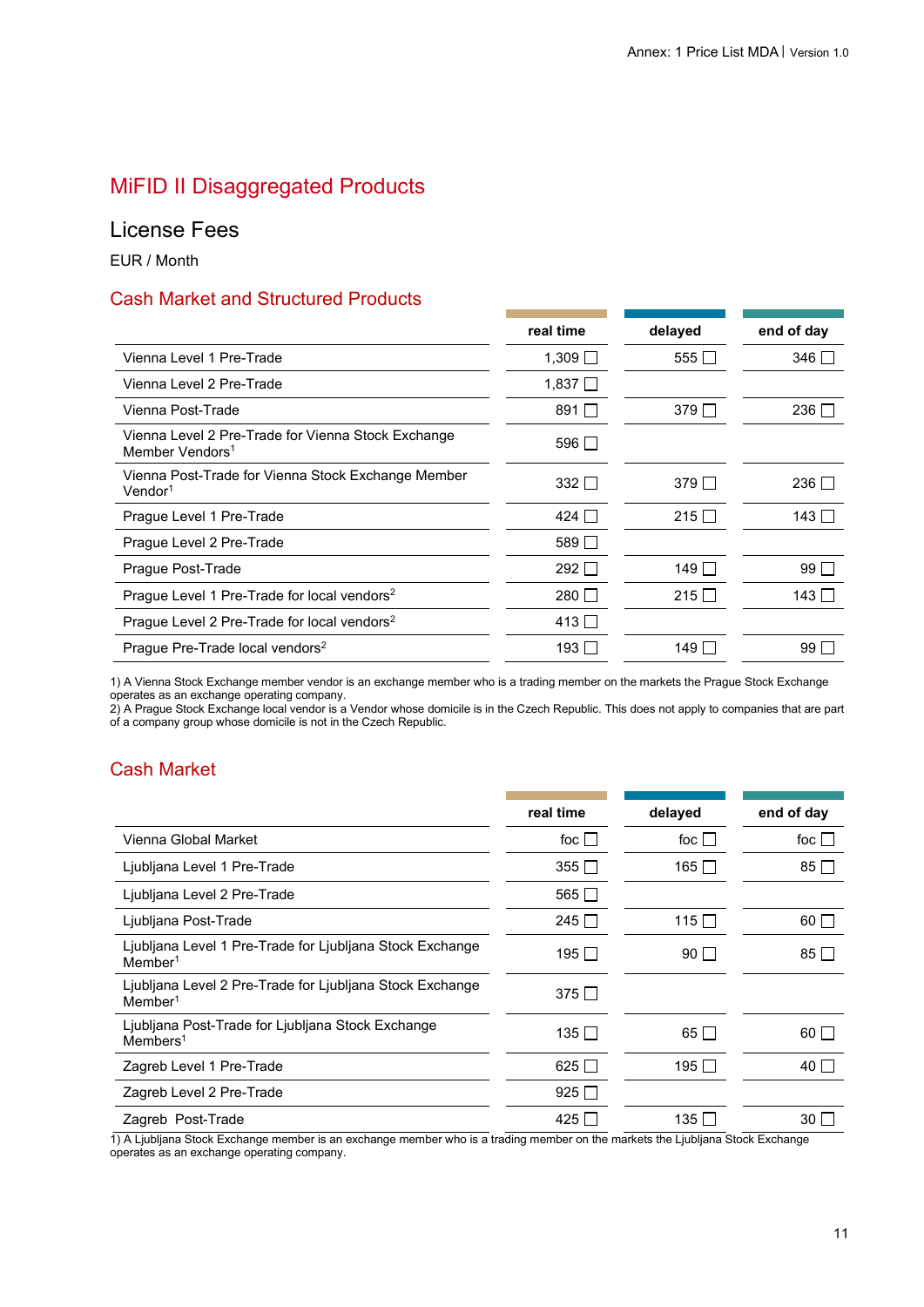### APA Data

| , , , , , , , ,            |           |              |                  |
|----------------------------|-----------|--------------|------------------|
|                            | real time | delayed      | end of day       |
| APA Data Vienna Pre-Trade  | 325       | 190 $\Gamma$ | 120 <sub>1</sub> |
| APA Data Vienna Post-Trade | 225 l     | 135 $\Gamma$ | 85 I             |

# Data Fees End User

EUR / Month / Enduser

#### Indices – Same as Standard Products

### Cash Market

|                             | Professional   |              | <b>Non-Professional</b> |
|-----------------------------|----------------|--------------|-------------------------|
|                             | User-ID        | Net-User-ID  | User/Net-User-ID        |
| Vienna Level 1 Pre-Trade    | 24.50 $\Box$   | 27.50 $\Box$ | $1.50\Box$              |
| Vienna Level 2 Pre-Trade    | $30\Box$       | $34\Box$     | $2.50\Box$              |
| Vienna Post-Trade           | 17 $\Box$      | 21 $\Box$    | 1                       |
| Vienna Global Market        | foc $\Box$     | foc $\Box$   | foc $\Box$              |
| Ljubljana Level 1 Pre-Trade | 9 <sub>1</sub> | $10$ $\Box$  | $0.70$ $\Box$           |
| Ljubljana Level 2 Pre-Trade | $15$ $\Box$    | 16 $\Box$    | $1.20$ $\Box$           |
| Ljubljana Post-Trade        | $5\Box$        | $6\Box$      | $0.30\Box$              |
| Zagreb Level 1 Pre-Trade    | $4\Box$        | $4.50\Box$   | $0.70$ $\Box$           |
| Zagreb Level 2 Pre-Trade    | $7\Box$        | $8.50\Box$   | 1.20 $\Box$             |
| Zagreb Post-Trade           | 3 <sub>1</sub> | $3.50\Box$   | $0.30\Box$              |

### Cash Market and Structured Products

| Professional   |                | Non-Professional |
|----------------|----------------|------------------|
| User-ID        | Net-User-ID    | User/Net-User-ID |
| $26.50$ $\Box$ | $30.50$ $\Box$ | 1                |
| $32\Box$       | $37\Box$       | 1.50 $\Box$      |
| $18\Box$       | 21 $\Box$      | 1                |
| $10.50$ $\Box$ | 11.50 $\Box$   | $1.50$ $\Box$    |
| 17.50 □        | 18.50 $\Box$   | 3 <sup>1</sup>   |
| $7.50$ $\Box$  | $8.50\Box$     | $1\Box$          |
| $5\Box$        | 5              | $0.05\Box$       |
|                |                |                  |